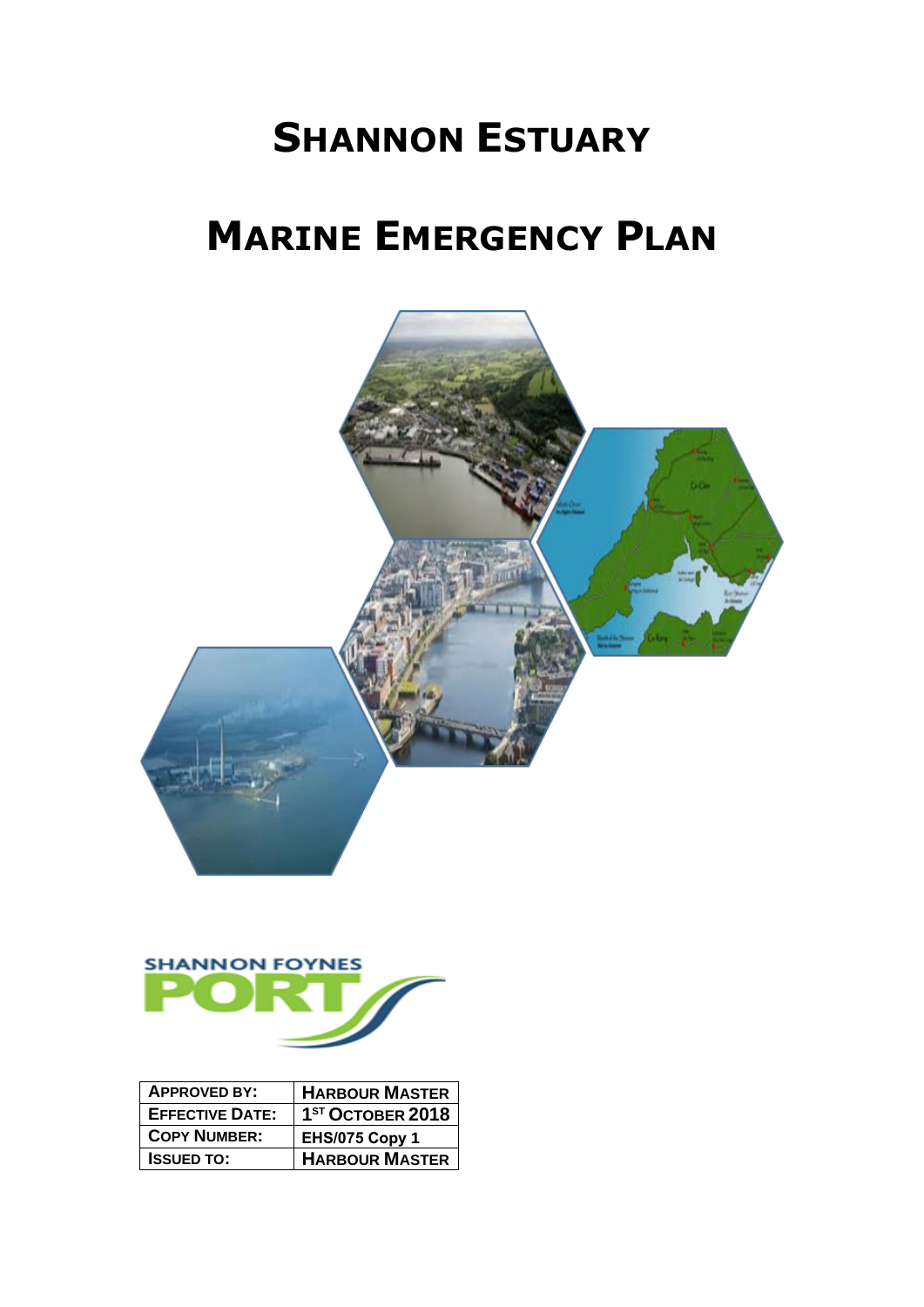# **REVISION SHEET**

| ∣ Issue No:<br>$Copy No$ | <b>Received by:</b> | Date: |
|--------------------------|---------------------|-------|
| Distributed on           |                     |       |

## **AMENDMENTS:**

| <b>Date</b> | <b>Section</b>       | <b>Removed</b><br><b>Pages</b> | <b>Inserted</b><br><b>Pages</b> | <b>By</b>                     | <b>Date</b> |
|-------------|----------------------|--------------------------------|---------------------------------|-------------------------------|-------------|
| Sept 2018   | <b>Full Revision</b> |                                |                                 | <b>MWI Risk</b><br>Management | 14/09/18    |
| April 2020  | Minor<br>changes     |                                |                                 | Harbour<br>Master             | 10/04/20    |
|             |                      |                                |                                 |                               |             |
|             |                      |                                |                                 |                               |             |
|             |                      |                                |                                 |                               |             |
|             |                      |                                |                                 |                               |             |
|             |                      |                                |                                 |                               |             |

| Issue | Date       | <b>Status</b> | Page No |
|-------|------------|---------------|---------|
|       | 14/09/2018 | Approved      |         |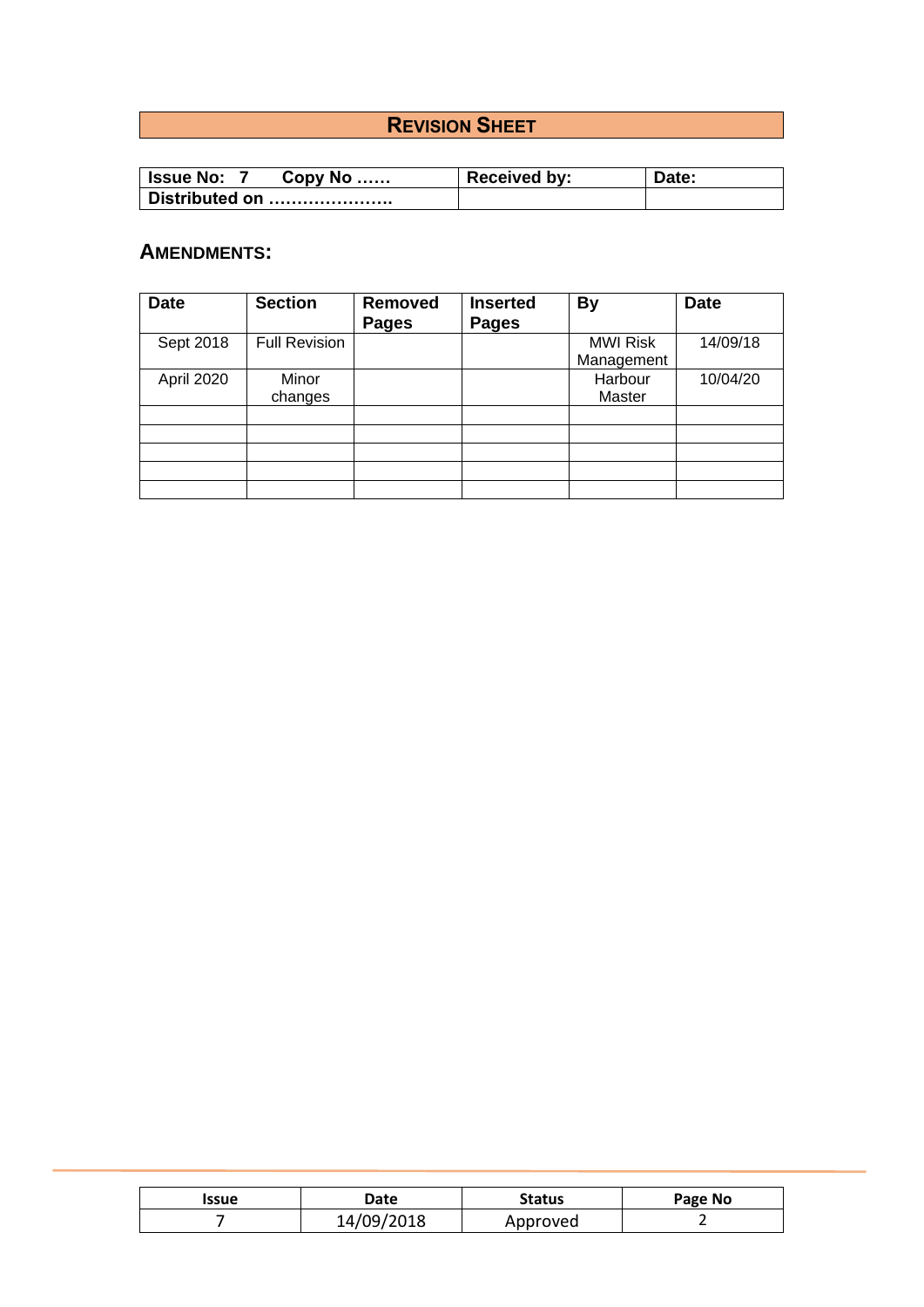**TO ACTIVATE THIS PLAN CALL THE DUTY HARBOUR MASTER Daytime +353 6973103 Out-of-hours +353(0)87 2542266**



| Issue | Date       | <b>Status</b> | Page No |
|-------|------------|---------------|---------|
|       | 14/09/2018 | Approved      |         |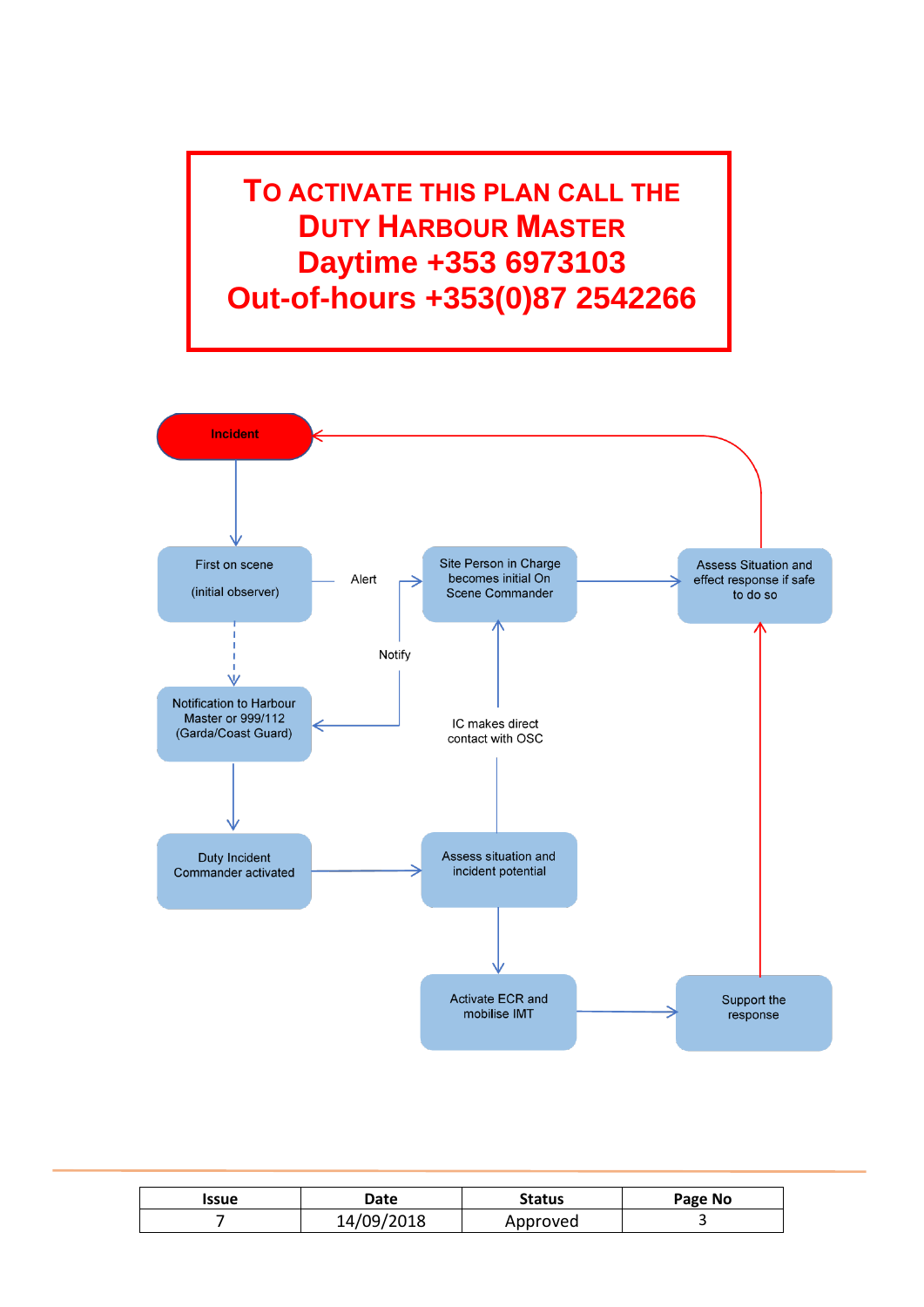## **THIS PLAN IS ACTIVATED FOR MARINE EMERGENCIES UNDER THE SFPC MAJOR EMERGENCY PLAN**

## **IMPORTANT SUPPORTING DOCUMENTS**

Shannon Foynes Port Company Major Emergency Plan Shannon Foynes Port Company/SEA-PT Oil Spill Contingency Plan Limerick County Council Contingency Plan Clare County Council Contingency Plan Kerry County Council Contingency Plan Management of Major Emergencies – Protocol 7

**Controlled Copy No: \_\_\_\_\_\_\_\_\_\_\_\_**

| <b>Issue</b> | <b>Date</b> | <b>Status</b> | Page No |
|--------------|-------------|---------------|---------|
|              | 14/09/2018  | Approved      |         |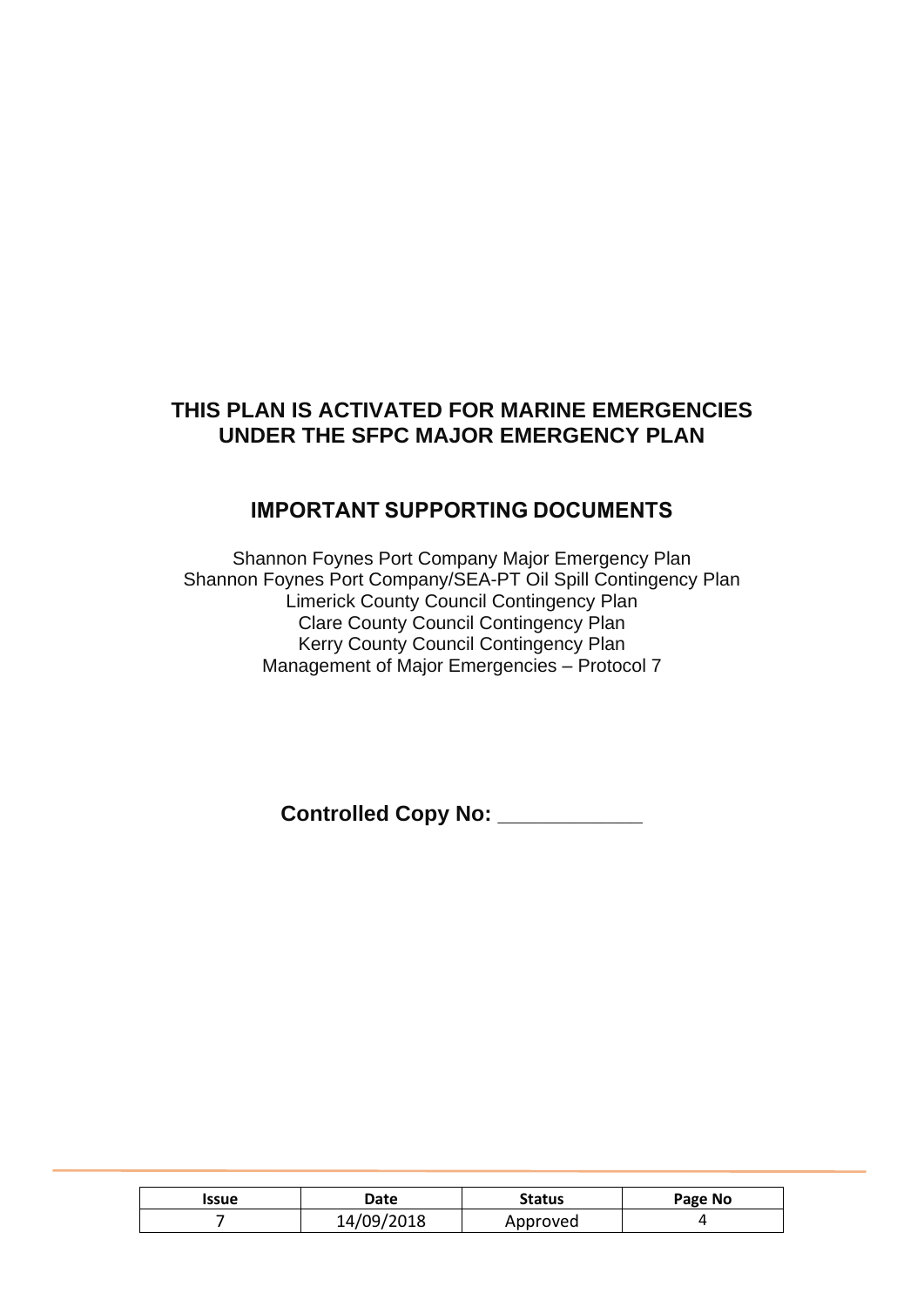# **TABLE OF CONTENTS**

Definitions and Abbreviations

- 1. Purpose of the Plan
- 2. Objectives
- 3. Scope Area of Responsibility
- 4. Incident Plan Hierarchy
- 5. Discovery and Notification of a Marine Emergency
- 6. Evaluation and Identification of Marine Emergency
- 7. Declaration of Major Emergency
- 8. Response Termination criteria and approval
- 9. Incident Action Plans:
	- i. Fire or explosion on vessel alongside a jetty
	- ii. Fire or explosion on vessel at anchor or underway in the estuary
	- iii. Collision or emergency (other than fire or explosion) within the estuary
	- iv. Vessel grounding or aground in the Estuary
	- v. Aircraft ditching in the Estuary
	- vi. Emergencies involving dredging operations
- vii. Security incident at 3<sup>rd</sup> party terminal or at anchorage

| Issue | Date       | <b>Status</b> | Page No |
|-------|------------|---------------|---------|
|       | 14/09/2018 | Approved      |         |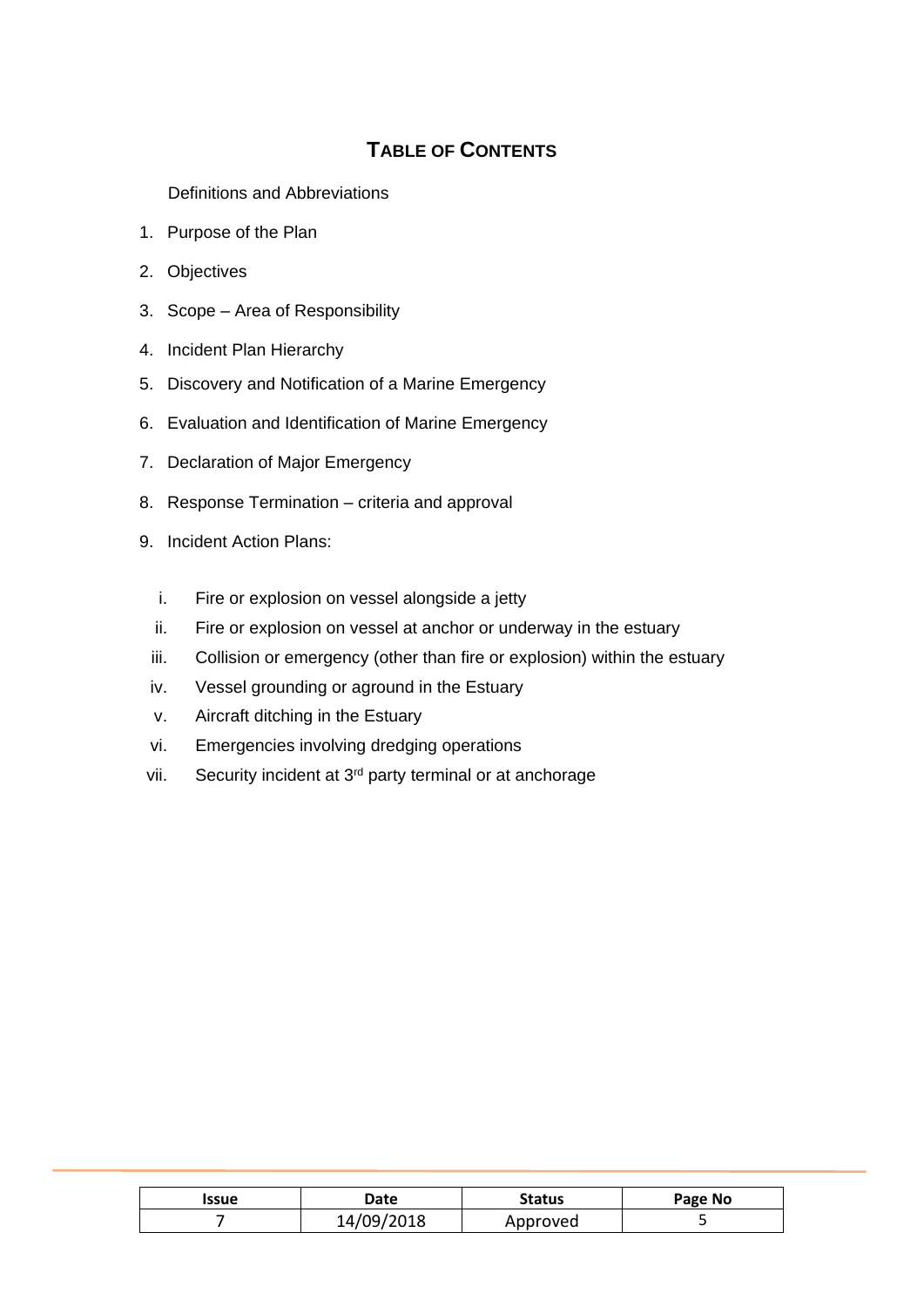# **DEFINITIONS AND ABBREVIATIONS:**

For the purpose of this plan, the following terms, definitions and abbreviations apply.

| <b>TERM/ABBREVIATION</b> | <b>DEFINITION</b>                                             |  |
|--------------------------|---------------------------------------------------------------|--|
| <b>ALARP</b>             | As Low As Reasonably Practicable                              |  |
| <b>AGS</b>               | An Garda Siochana                                             |  |
| <b>DOE</b>               | Department of Environment                                     |  |
| <b>DTTS</b>              | Department of Transport, Tourism and Sport                    |  |
| <b>ECR</b>               | <b>Emergency Control Room</b>                                 |  |
| <b>EPA</b>               | <b>Environmental Protection Agency</b>                        |  |
| <b>FCP</b>               | <b>Forward Control Point</b>                                  |  |
| <b>HSE</b>               | <b>Health Service Executive</b>                               |  |
| $\overline{C}$           | <b>Incident Commander</b>                                     |  |
| ICC                      | <b>Incident Command Centre</b>                                |  |
| <b>ICT</b>               | <b>Incident Command Team</b>                                  |  |
| <b>ICS</b>               | <b>Incident Command Structure</b>                             |  |
| <b>IRCG</b>              | <b>Irish Coast Guard</b>                                      |  |
| <b>IAP</b>               | <b>Incident Action Plan</b>                                   |  |
| <b>IOM</b>               | International Maritime Organization                           |  |
| <b>IMT</b>               | Incident Management Team                                      |  |
| LA                       | <b>Local Authority</b>                                        |  |
| <b>LSC</b>               | <b>Logistics Section Chief</b>                                |  |
| <b>MAS</b>               | Maritime Assistance Centre                                    |  |
| <b>MOME</b>              | Management of Major Emergencies                               |  |
| <b>MRCC</b>              | Maritime Rescue Coordination Centre                           |  |
| <b>MSO</b>               | <b>Marine Survey Office</b>                                   |  |
| <b>NGO</b>               | Non-Government Organization                                   |  |
| <b>OARS</b>              | Over-react, Assess, Respond, Stand-down                       |  |
| $\overline{OCS}$         | <b>Operations Section Chief</b>                               |  |
| $\overline{OSC}$         | <b>On-Scene Commander</b>                                     |  |
| <b>OSPC</b>              | Oil Spill Contingency Plan                                    |  |
| <b>PEAR</b>              | People, Environment, Assets, Reputation (Response Objectives) |  |
| <b>PORDM</b>             | Port of Refuge Decision Matrix                                |  |
| <b>PRA</b>               | <b>Primary Response Agency</b>                                |  |
| <b>RNLI</b>              | Royal National Lifeboat Institution                           |  |
| SEA-PT                   | Shannon Estuary Anti-Pollution Team                           |  |
| <b>SFPC</b>              | Shannon Foynes Port Company                                   |  |
| <b>SITREP</b>            | <b>Situation Report</b>                                       |  |
| <b>SPA</b>               | <b>Special Protection Area</b>                                |  |
| <b>SRC</b>               | <b>Shoreline Response Centre</b>                              |  |

| Issue | Date       | <b>Status</b> | Page No |
|-------|------------|---------------|---------|
|       | 14/09/2018 | Approved      |         |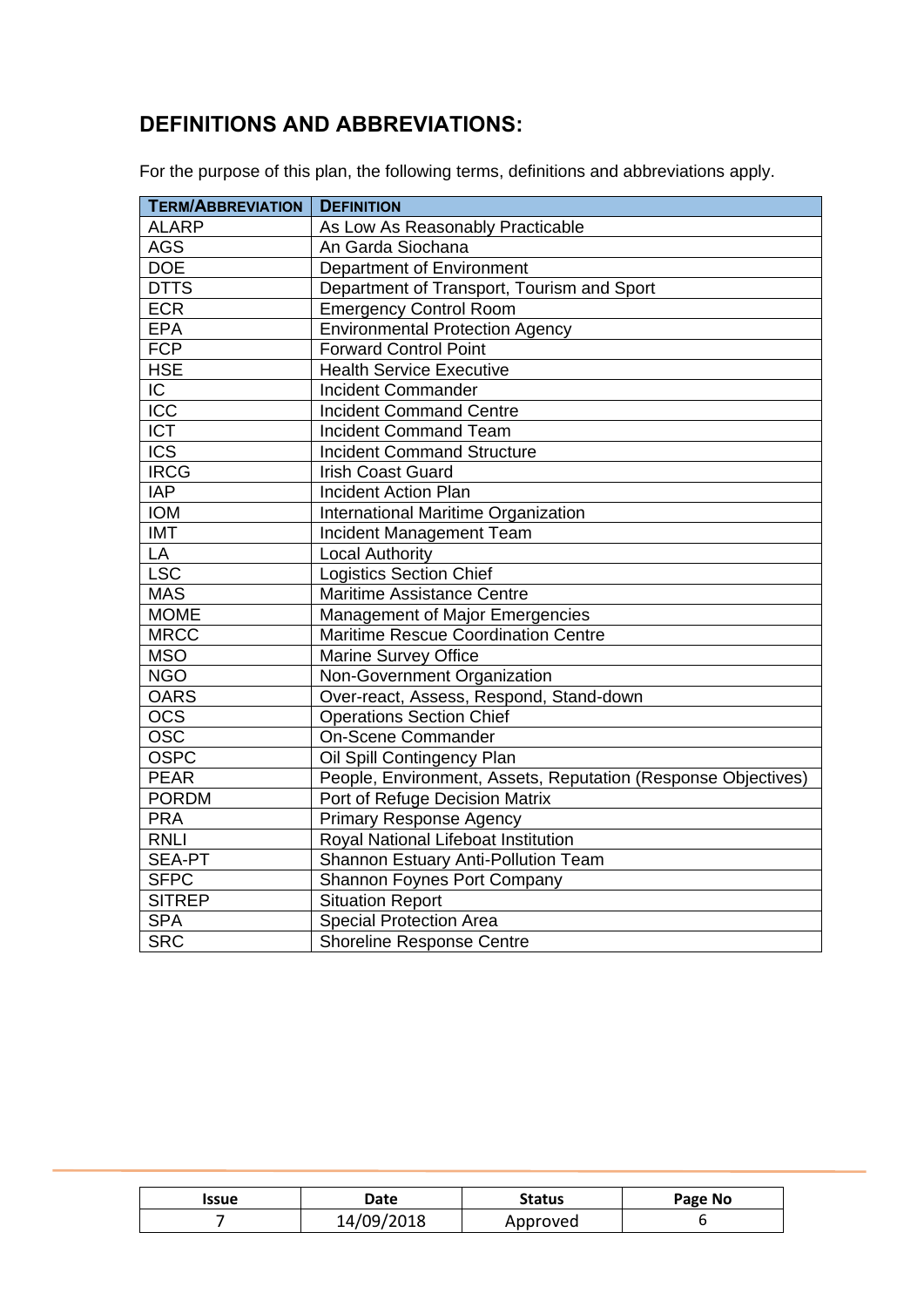# **1. Purpose of Plan**

The purpose of this plan is to provide the Incident Management Team and other responding agencies with an initial structure for response and management of a marine incident within the Shannon Estuary. In particular the plan:

- Outlines initial action, roles and responsibilities of the Harbour Master and other on-duty SFPC personnel prior to the arrival of external emergency services including, An Garda Síochána, County Fire and Rescue Services, Local Authorities and Health Service Executive.
- Defines a process to facilitate incident notification and effective and coordinated communications.
- Sets out initial procedures for identified major incident scenarios

## **2. Objectives:**

This plan guides the Incident Commander and others involved in the response process through the decisions which will be required during an incident response.

The primary objectives of this plan are contained in the mnemonic PEAR:

- · PEOPLE
- ENVIRONMENT
- ASSETS
- · REPUTATION



| Issue | Date       | <b>Status</b> | Page No |
|-------|------------|---------------|---------|
|       | 14/09/2018 | Approved      |         |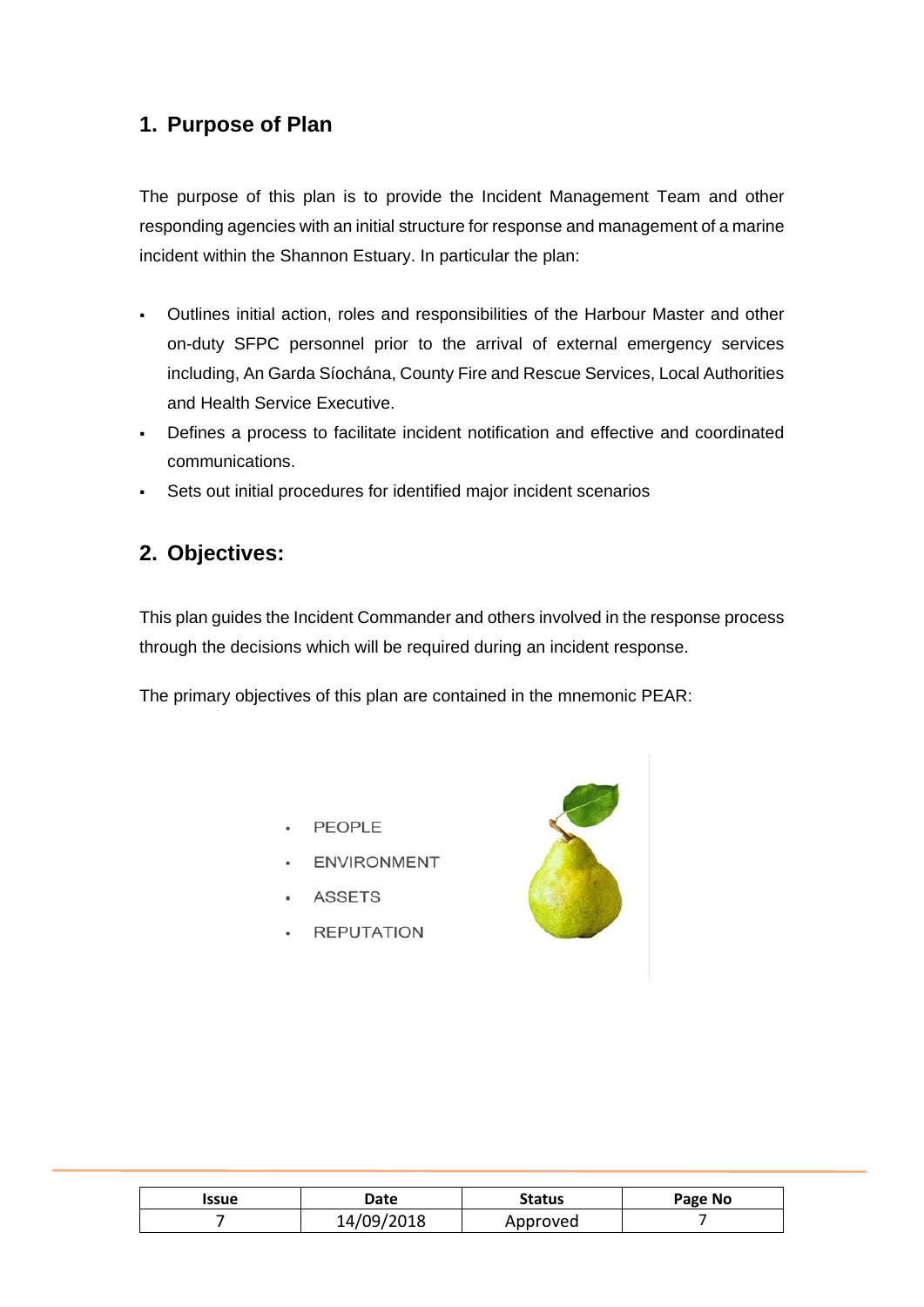## 3. **Scope of Plan – Area of Responsibility**

The Marine Emergency Plan will be activated by the SFPC Harbour Master, upon notification of a major emergency, whether it has occurred or is imminent. If not already informed, the Harbour Master will make additional notifications in accordance with this plan and the SFPC Major Emergency Plan.

#### **NOTE:**

This Plan is designed to respond to emergencies concerning commercial shipping.

*In agreement with IRISH COAST GUARD all leisure incidents or other similar type incidents i.e. persons in the water, will be co-ordinated by the IRISH COAST GUARD as stated under "A Framework for Major Emergency Management Protocol (7), Land based response to Marine Emergencies – Section 2.10"* 

*In ports and harbours, THE IRISH COAST GUARD will coordinate on water Search and Rescue, up to the Port Company/ Harbour Authority's defined internal upstream navigational limit, in consultation with the Port Company/ Harbour Authority and, where appropriate, An Garda Síochána.*

| Issue | Date       | <b>Status</b> | Page No |
|-------|------------|---------------|---------|
|       | 14/09/2018 | Approved      |         |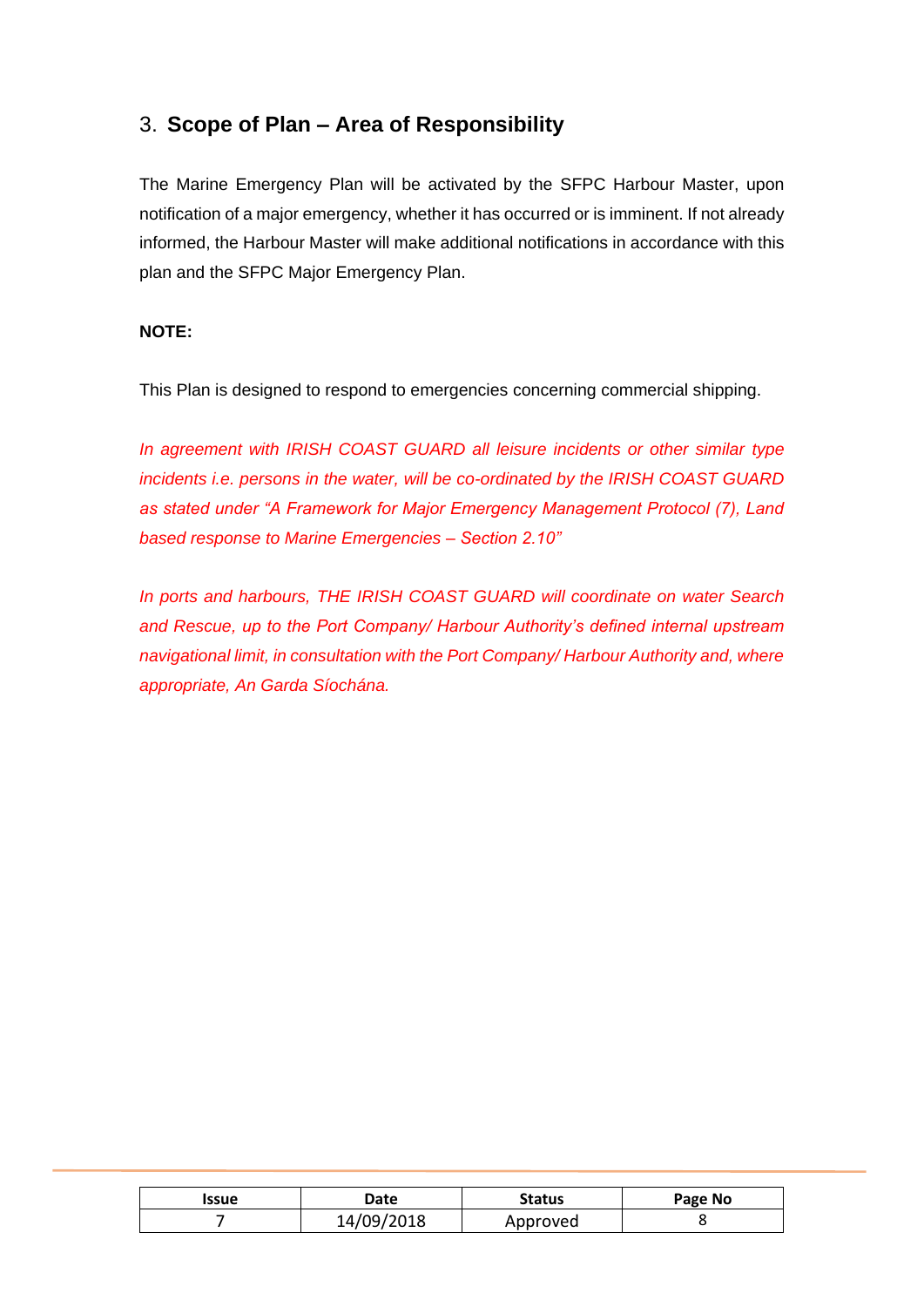# **4. Incident Plan Hierarchy**

This Marine Emergency Plan forms part of a hierarchy of plans developed within the National Regulatory Framework and International Conventions and maintained within SFPC, emergency services and other National and Local Government Agencies and Departments.

## **In the event of a marine emergency the activation of any of these plans would necessitate the activation of this plan**



| Issue | Date       | <b>Status</b> | Page No |
|-------|------------|---------------|---------|
|       | 14/09/2018 | Approved      |         |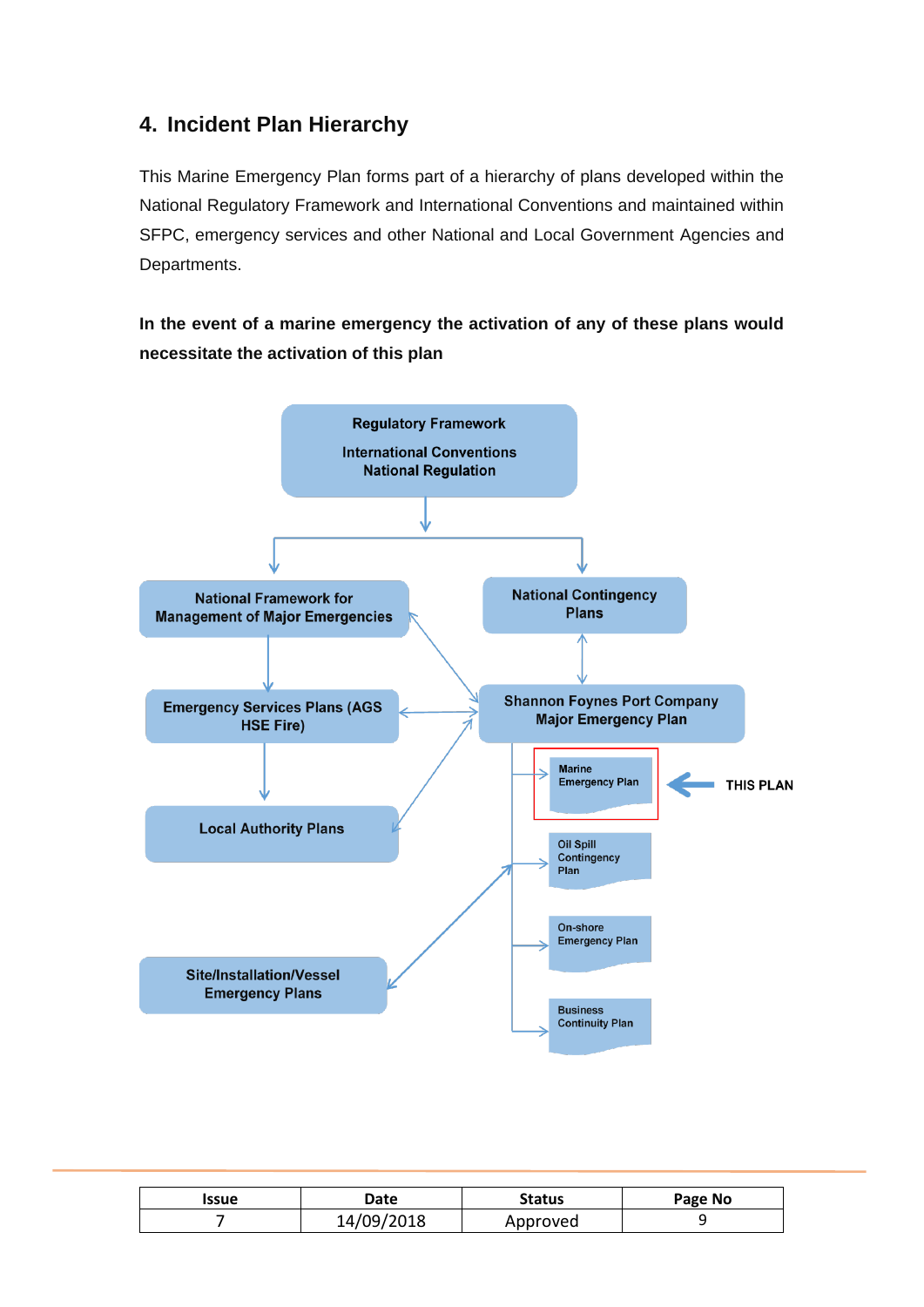# **5. Discovery and notification of a marine emergency incident:**

An emergency/incident may be discovered and reported through any number of sources: the person/organization directly involved, a member of the public or other 3<sup>rd</sup> party or one of the blue light emergency services (An Garda Síochána, County Fire and Rescue Services, HSE/Ambulance or Coast Guard).

When an emergency or potential emergency occurs, it is vital that the alarm should be raised immediately.

On receipt of initial notification, information should be obtained using the mnemonic **ETHANE**:

- **E E**xact location and type of incident
- **T T**ype of incident (ship/aircraft/other, fire, spill/release of chemical/oil/gas),
- **H H**azards involved (type and nature of substance)
- **A A**ccess to Scene (approach route/staging area/hazards)
- **N N**umber and severity of casualties
- **E E**mergency Services required or responding

#### *An Incident Report Form should also be completed.*

It is essential to obtain as much information as possible in the early stages of the developing incident so that an appropriate response approach may be established.

## **6. Evaluation and identification of a marine incident:**

On receiving a report of an emergency/incident the receiving officer shall:

- Obtain as much information as possible (ETHANE) using the Incident Report Form
- Instigate or arrange for an investigation to be immediately carried out in order to confirm the details surrounding the report
- **Ensure the Harbour Master or nominated deputy has been notified**

| Issue | Date       | Status   | Page No |
|-------|------------|----------|---------|
|       | 14/09/2018 | Approved | ⊥∪      |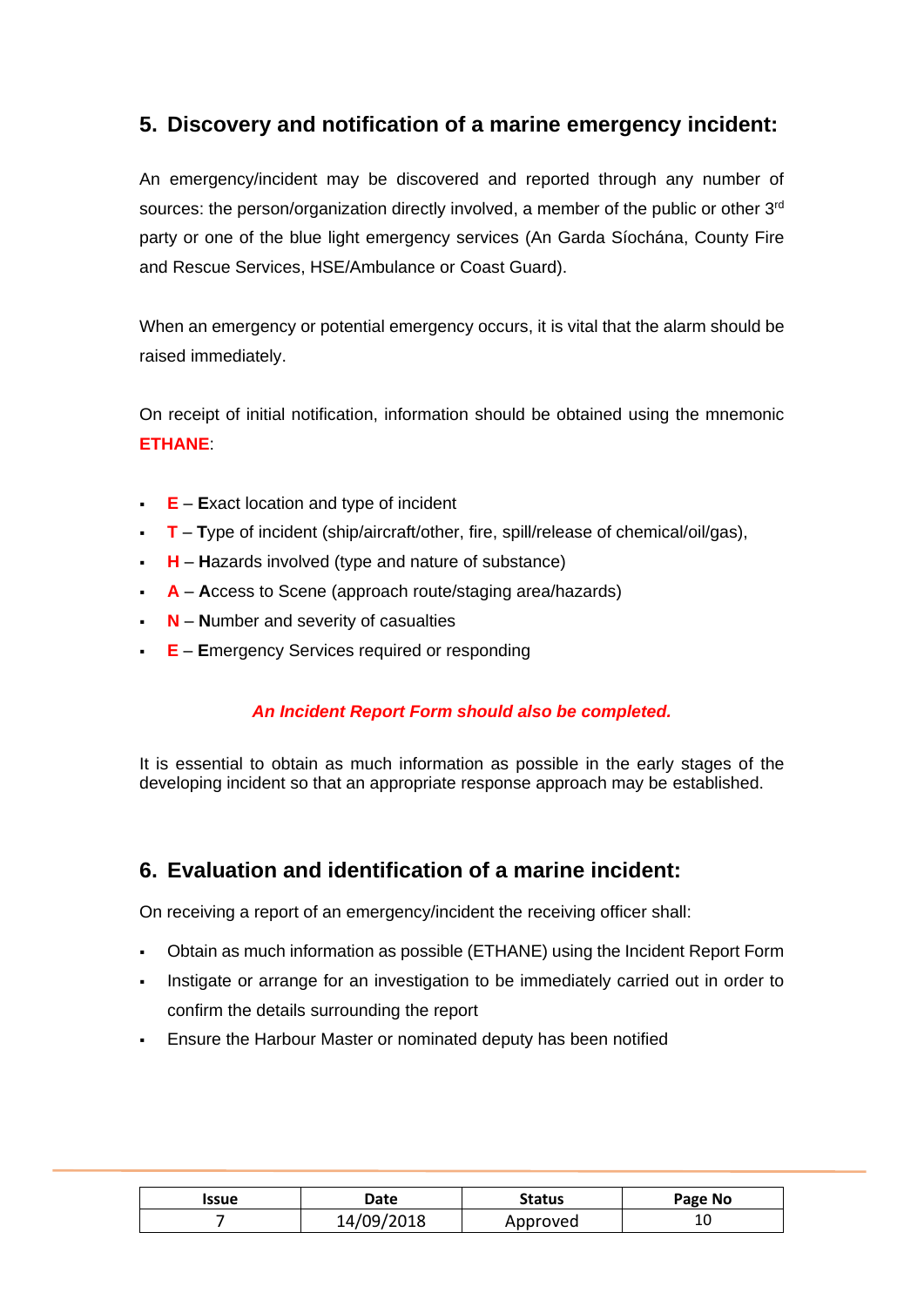# **7. Declaration of Major Emergency**

The term **Major Emergency** is used to describe the most serious of emergency situations and incidents and is defined within the **Framework for Major Emergency Management** as:

A Major Emergency is an event which, usually with little or no warning, causes or threatens death or injury, serious disruption of essential services or damage to property, the environment or infrastructure beyond the normal capability of the principle emergency services in the area in which the event occurs, and requires the activation of specific additional procedures and the mobilization of additional resources to ensure an effective, co-ordinated response.

A Major Emergency is declared by the lead Emergency Service.

In the event of a marine centred emergency, the Harbour Master may be called upon to offer guidance and advice to the emergency services with respect to the seriousness, potential and escalation factors of an incident.

**During a Major Emergency, this plan will be implemented concurrently with plans operated by National, Regional and Local authorities and the Emergency Services.** 

## **8. Response Termination**

Termination of an Incident Response will be agreed by the Incident Commander, in consultation with Emergency Services, Local Authority and other appropriate Government agencies and in line with criteria set out in the SFPC Major Emergency Plan.

| <b>Issue</b> | Date       | <b>Status</b> | Page No |
|--------------|------------|---------------|---------|
|              | 14/09/2018 | Approved      | . .     |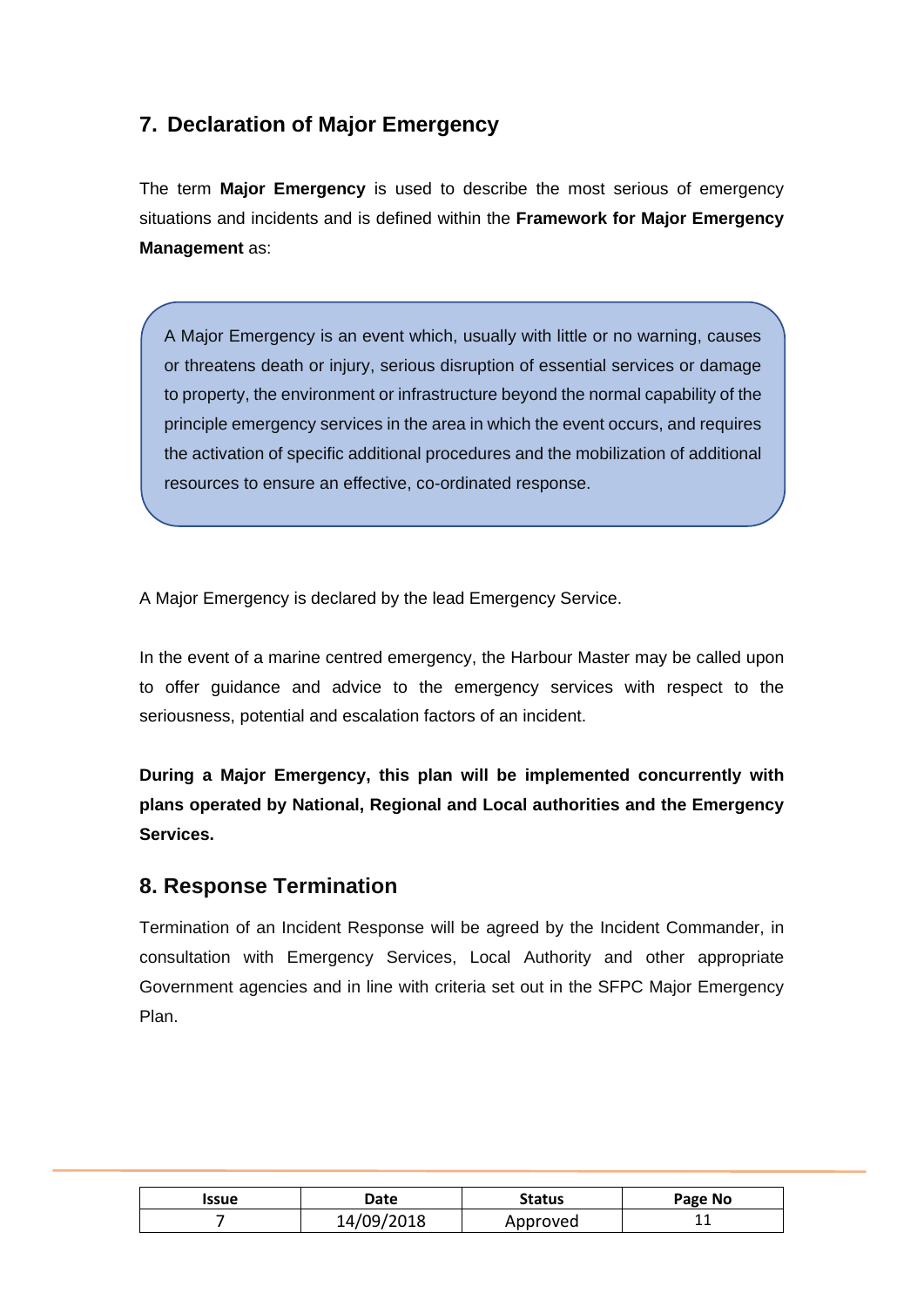# **RESPONSE STRATEGIES**

# **AND**

# **INCIDENT ACTION PLANS**

| <b>Issue</b> | <b>Date</b> | <b>Status</b> | Page No |
|--------------|-------------|---------------|---------|
|              | 14/09/2018  | Approved      | ∸∸      |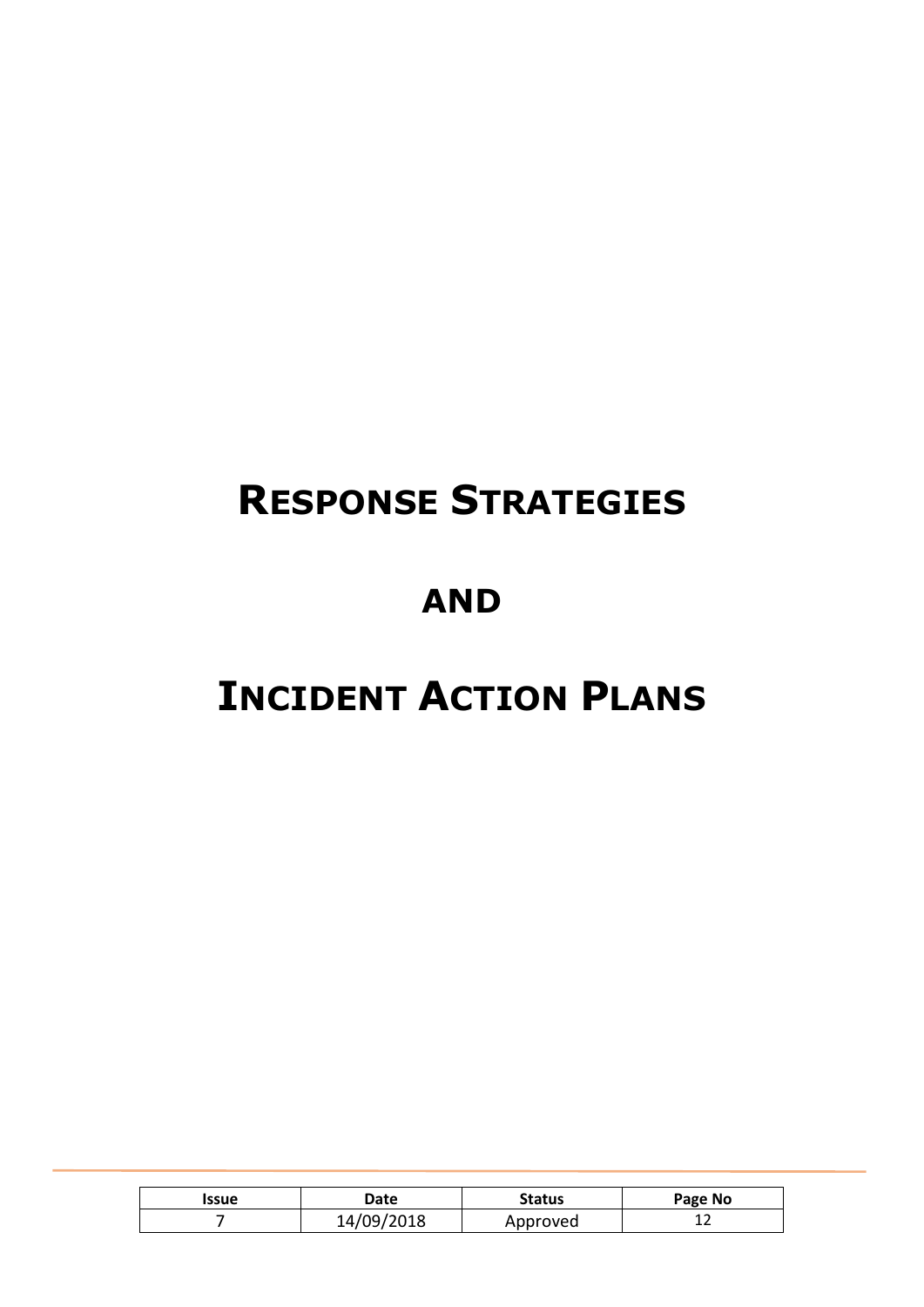## **RESPONSE STRATEGIES:**

**Response Priorities** including the development of an **Incident Action Plan** are detailed and described in **PHASE 2** of the SFPC Major Emergency Plan.

The purpose of this section is to detail initial **response** actions to be taken for the most likely emergency incidents identified through risk assessment. These actions precede the development of an Incident Action Plan, which will be developed once full details of the incident have been established. Incident Action Planning is built of the following stages:



Each of the initial response plans below has been developed, reviewed and agreed with relevant stakeholder. The IAP's are intended as the starting point for incident management.

| <b>Issue</b> | Date       | <b>Status</b> | Page No |
|--------------|------------|---------------|---------|
|              | 14/09/2018 | Approved      | ∸       |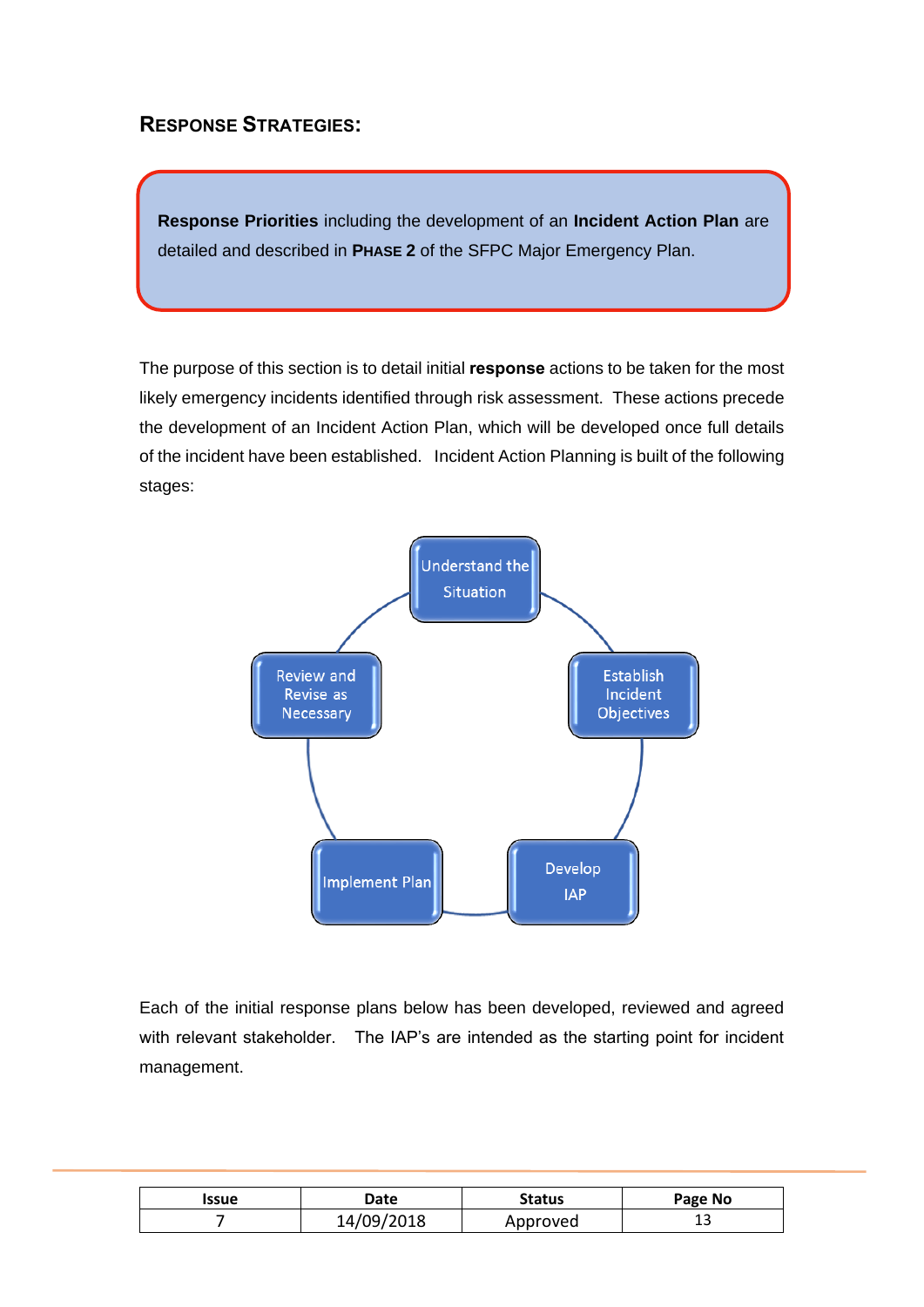#### **SCENARIO 1: FIRE OR EXPLOSION ON VESSEL ALONGSIDE A JETTY**

## **COMMAND AND CONTROL:**

| <b>ACTION</b>          |                                                                                                                                                                                                                                             | <b>RESPONSIBLE</b>    | <b>COMPLETE</b> |     |
|------------------------|---------------------------------------------------------------------------------------------------------------------------------------------------------------------------------------------------------------------------------------------|-----------------------|-----------------|-----|
|                        |                                                                                                                                                                                                                                             |                       | <b>YES</b>      | No. |
|                        |                                                                                                                                                                                                                                             |                       |                 |     |
| <b>RAISE THE ALARM</b> |                                                                                                                                                                                                                                             |                       |                 |     |
|                        | Ensure the initial alarm has been raised;<br>Site response team<br>Local authority emergency services (Fire<br>and Rescue, HSE and An Garda Síochána)                                                                                       | Incident<br>commander |                 |     |
| <b>NOTIFICATIONS:</b>  |                                                                                                                                                                                                                                             |                       |                 |     |
| ٠                      | Harbour Master (if not already notified)<br><b>Irish Coast Guard</b><br><b>DTTS Marine Survey Office</b><br>Local authorities (in event of Major incident<br>or potential pollution)<br>Adjacent terminal operators<br>SFPC CEO or delegate | Incident<br>commander |                 |     |
|                        | For any incident at SFPC jetty notify AFSC.                                                                                                                                                                                                 |                       |                 |     |
| <b>INITIAL ACTIONS</b> |                                                                                                                                                                                                                                             |                       |                 |     |
| ٠                      | Consider deploying Duty HM to scene to<br>obtain updated information and act as OSC                                                                                                                                                         |                       |                 |     |
|                        | Consider activation of SFPC Major<br>Emergency / Installation Plan                                                                                                                                                                          |                       |                 |     |
| ٠                      | Establish contact with vessel either directly<br>or via local agent                                                                                                                                                                         |                       |                 |     |
| ٠                      | Establish contact with PRA and ensure<br>response has been activated                                                                                                                                                                        |                       |                 |     |
| activities             | Instruct harbour tugs to precede to scene<br>and prepare to assist in Fire-fighting                                                                                                                                                         |                       |                 |     |
| workboats              | Mobilise and co-ordinate available on-water<br>assets – including SFPC and $3rd$ party                                                                                                                                                      |                       |                 |     |
|                        | Place Pilot Boat crew and a Pilot on standby                                                                                                                                                                                                |                       |                 |     |
| appropriate            | Provide SitReps to stakeholders as                                                                                                                                                                                                          |                       |                 |     |

| Issue | Date       | <b>Status</b> | Page No |
|-------|------------|---------------|---------|
|       | 14/09/2018 | Approved      |         |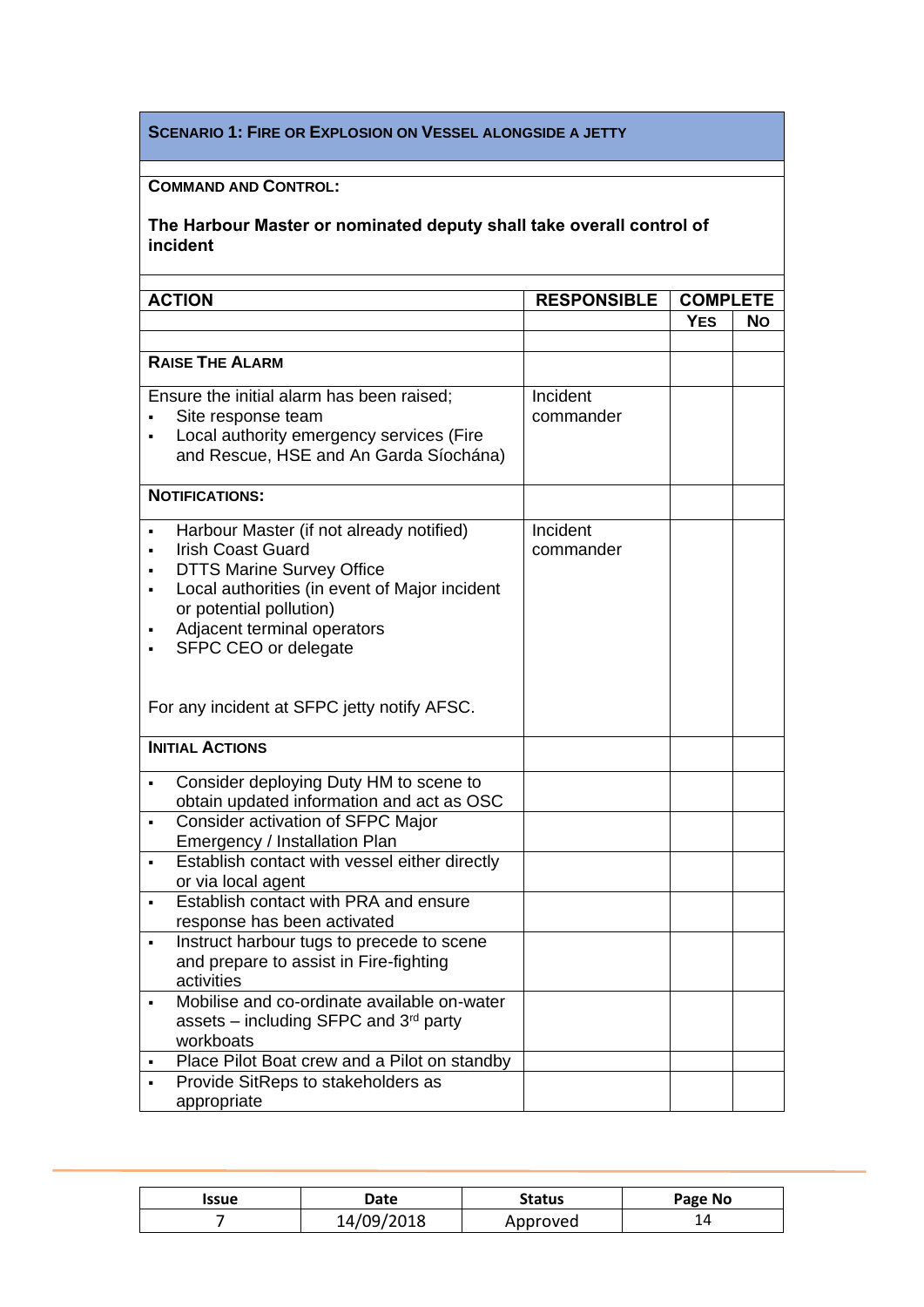#### **SCENARIO 2: FIRE OR EXPLOSION ON VESSEL AT ANCHOR OR UNDERWAY**

## **COMMAND AND CONTROL:**

|   | <b>ACTION</b>                                                                                                                                                                                                                                                                   | <b>RESPONSIBLE</b>    | <b>COMPLETE</b> |           |
|---|---------------------------------------------------------------------------------------------------------------------------------------------------------------------------------------------------------------------------------------------------------------------------------|-----------------------|-----------------|-----------|
|   |                                                                                                                                                                                                                                                                                 |                       | <b>YES</b>      | <b>No</b> |
|   |                                                                                                                                                                                                                                                                                 |                       |                 |           |
|   | <b>RAISE THE ALARM</b>                                                                                                                                                                                                                                                          |                       |                 |           |
|   | Ensure the initial alarm has been raised;<br><b>Irish Coast Guard</b><br>Local authority emergency services (Fire<br>and Rescue, HSE and An Garda Síochána)                                                                                                                     | Incident<br>commander |                 |           |
|   | <b>NOTIFICATIONS:</b>                                                                                                                                                                                                                                                           |                       |                 |           |
|   | Harbour Master (if not already notified)<br><b>Irish Coast Guard</b><br><b>DTTS Marine Survey Office</b><br>Other Vessels within the estuary<br>Local authorities (in event of Major incident<br>or potential pollution)<br>Adjacent terminal operators<br>SFPC CEO or delegate | Incident<br>commander |                 |           |
|   | <b>INITIAL ACTIONS</b>                                                                                                                                                                                                                                                          |                       |                 |           |
|   | Consider deploying Duty HM to FCP to<br>obtain updated information and act as OSC                                                                                                                                                                                               |                       |                 |           |
|   | Consider activation of SFPC Major<br>Emergency / Oil Spill Contingency Plan                                                                                                                                                                                                     |                       |                 |           |
|   | Establish contact with PRA and ensure<br>response has been activated                                                                                                                                                                                                            |                       |                 |           |
| ٠ | Establish contact with vessel either directly<br>or via local agent                                                                                                                                                                                                             |                       |                 |           |
|   | Instruct harbour tugs to precede to scene<br>and prepare to assist in Fire-fighting<br>activities                                                                                                                                                                               |                       |                 |           |
|   | Mobilise and co-ordinate available on-water<br>assets – including SFPC and $3rd$ party<br>workboats                                                                                                                                                                             |                       |                 |           |
|   | Place Pilot Boat crew and a Pilot on standby                                                                                                                                                                                                                                    |                       |                 |           |
| ٠ | Consider setting up Exclusion Zone to<br>prevent unauthorised access to scene                                                                                                                                                                                                   |                       |                 |           |
|   | Provide SitReps to stakeholders as<br>appropriate                                                                                                                                                                                                                               |                       |                 |           |

| Issue | Date       | <b>Status</b> | Page No |
|-------|------------|---------------|---------|
|       | 14/09/2018 | Approved      | <b></b> |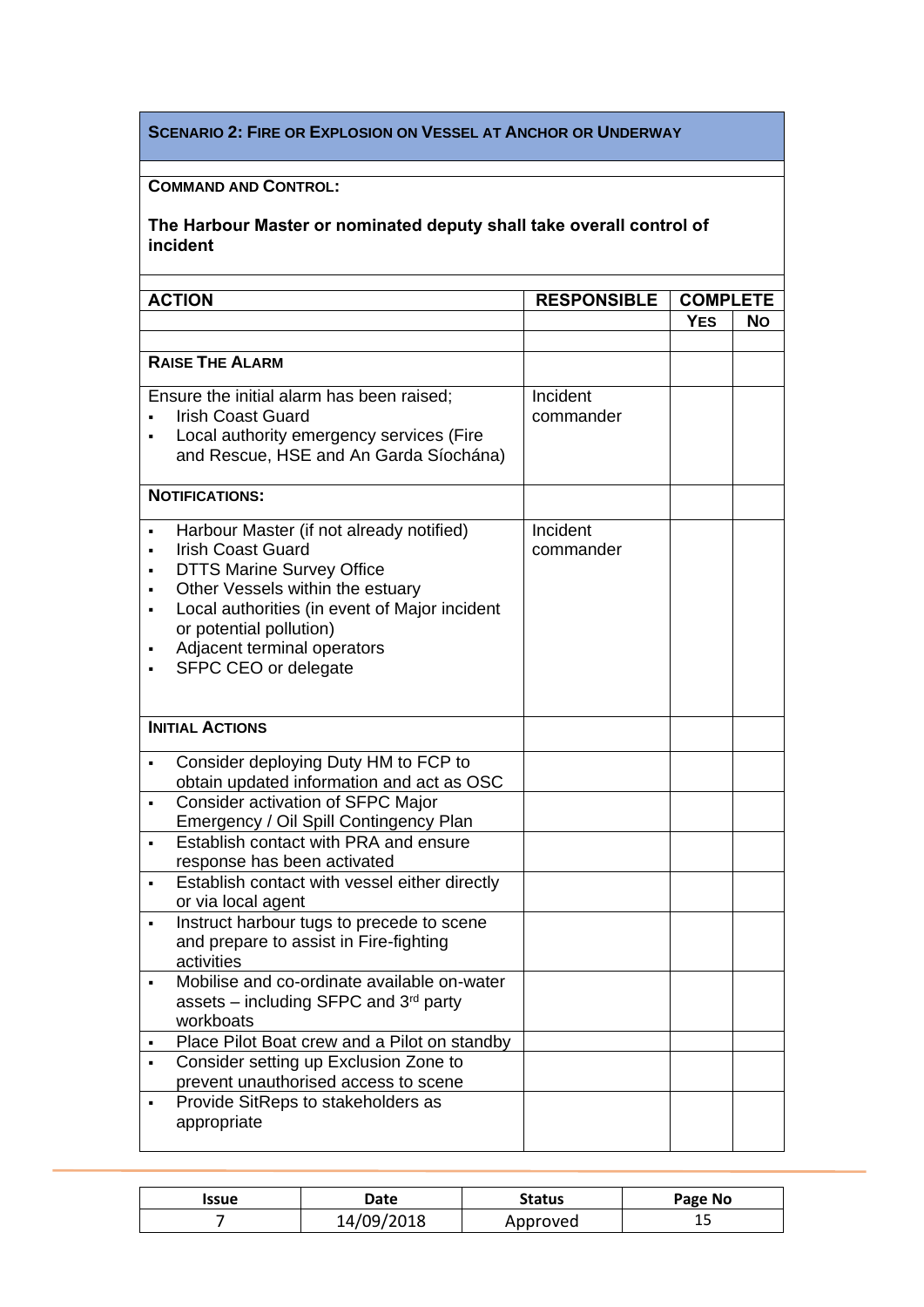## **SCENARIO 3: COLLISION OR EMERGENCY (OTHER THAN FIRE OR EXPLOSION)**

## **COMMAND AND CONTROL:**

|   | <b>ACTION</b>                                                                                                                                                                                                                                              | <b>RESPONSIBLE</b> |            | <b>COMPLETE</b> |  |
|---|------------------------------------------------------------------------------------------------------------------------------------------------------------------------------------------------------------------------------------------------------------|--------------------|------------|-----------------|--|
|   |                                                                                                                                                                                                                                                            |                    | <b>YES</b> | No.             |  |
|   |                                                                                                                                                                                                                                                            |                    |            |                 |  |
|   | <b>RAISE THE ALARM</b>                                                                                                                                                                                                                                     |                    |            |                 |  |
|   | Ensure the initial alarm has been raised;<br>Site response team<br>Local authority emergency services (Fire<br>and Rescue. HSE and An Garda Síochána                                                                                                       | IC                 |            |                 |  |
|   | <b>NOTIFICATIONS:</b>                                                                                                                                                                                                                                      |                    |            |                 |  |
|   | Harbour Master (if not already notified)<br><b>Irish Coast Guard</b><br><b>DTTS Marine Survey Office</b><br>Local authorities (in event of Major incident<br>or potential pollution)<br>SFPC CEO or delegate<br>Adjacent terminal operators as appropriate | IC                 |            |                 |  |
|   | <b>INITIAL ACTIONS</b>                                                                                                                                                                                                                                     |                    |            |                 |  |
|   | Consider deploying Duty HM to FCP to<br>obtain updated information and act as OSC                                                                                                                                                                          |                    |            |                 |  |
|   | Consider activation of SFPC Major<br>Emergency / Oil Spill Contingency Plan                                                                                                                                                                                |                    |            |                 |  |
|   | Establish contact with PRA and ensure<br>response has been activated                                                                                                                                                                                       |                    |            |                 |  |
| ٠ | Establish contact with vessel either directly<br>or via local agent                                                                                                                                                                                        |                    |            |                 |  |
| ٠ | Instruct harbour tugs to precede to scene<br>and prepare to assist in Fire-fighting<br>activities                                                                                                                                                          |                    |            |                 |  |
|   | Mobilise and co-ordinate available on-water<br>assets – including SFPC and $3rd$ party<br>workboats                                                                                                                                                        |                    |            |                 |  |
|   | Place Pilot Boat crew and a Pilot on standby                                                                                                                                                                                                               |                    |            |                 |  |
| ٠ | Determine extent of damage including risk of<br>water ingress or loss of fuel or cargo                                                                                                                                                                     |                    |            |                 |  |
|   | Be prepared to assist PRA's with casualty                                                                                                                                                                                                                  |                    |            |                 |  |
|   | reception - prepare landing sites                                                                                                                                                                                                                          |                    |            |                 |  |
|   | Consider activation od OSCP                                                                                                                                                                                                                                |                    |            |                 |  |
|   | <b>Consider Exclusion Zone</b>                                                                                                                                                                                                                             |                    |            |                 |  |
|   | Provide SitReps to as appropriate                                                                                                                                                                                                                          |                    |            |                 |  |

| Issue | <b>Date</b> | Status   | Page No |
|-------|-------------|----------|---------|
|       | 14/09/2018  | Approved | ⊥∪      |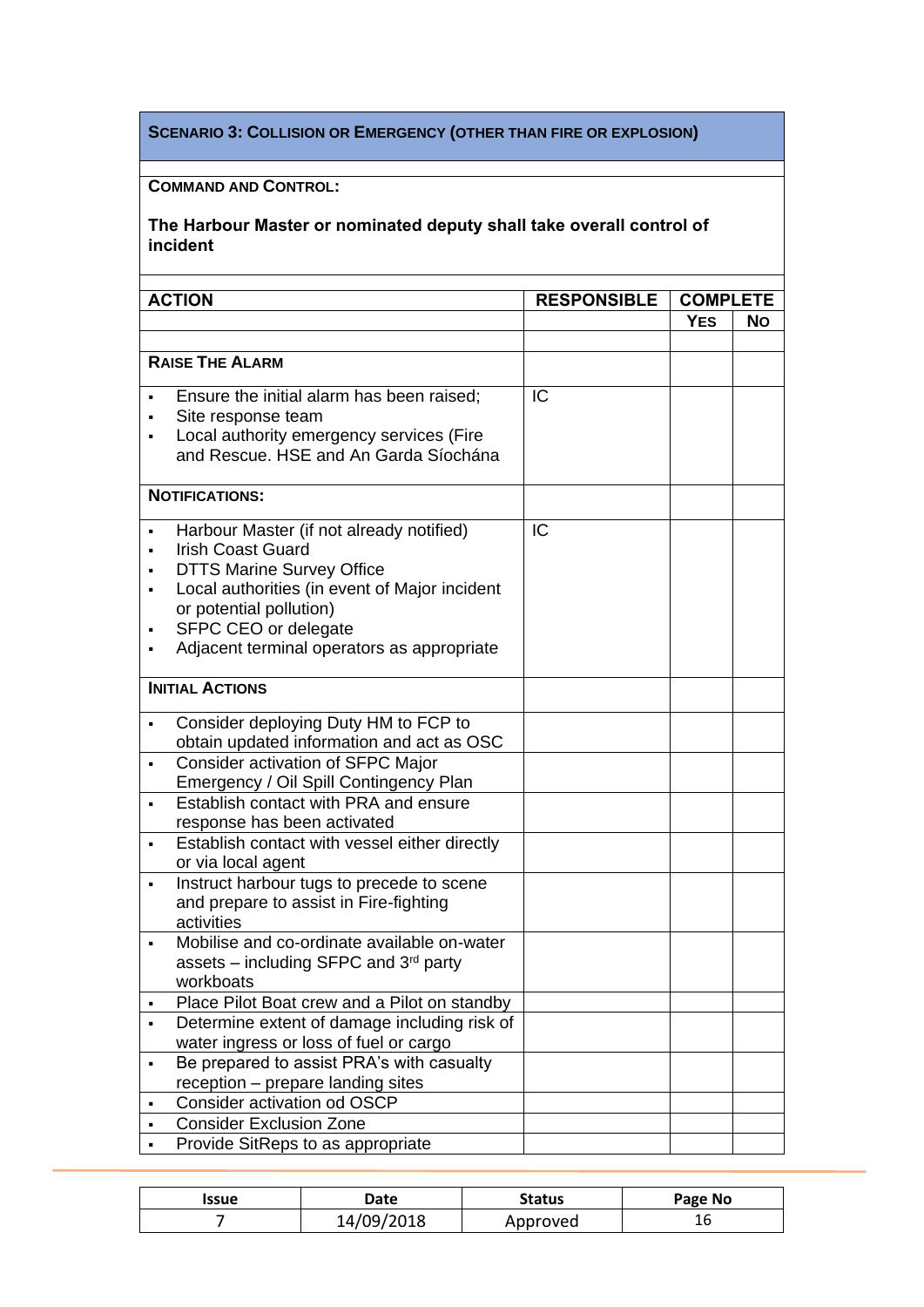#### **SCENARIO 4: VESSEL GROUNDING OR AGROUND**

## **COMMAND AND CONTROL:**

|        | <b>ACTION</b>                                                                                                                                                                                   | <b>RESPONSIBLE</b>    | <b>COMPLETE</b> |           |
|--------|-------------------------------------------------------------------------------------------------------------------------------------------------------------------------------------------------|-----------------------|-----------------|-----------|
|        |                                                                                                                                                                                                 |                       | <b>YES</b>      | <b>No</b> |
|        |                                                                                                                                                                                                 |                       |                 |           |
|        | <b>RAISE THE ALARM</b>                                                                                                                                                                          |                       |                 |           |
|        | Ensure the initial alarm has been raised;<br><b>Irish Coast Guard</b>                                                                                                                           | Incident<br>commander |                 |           |
|        | <b>NOTIFICATIONS:</b>                                                                                                                                                                           |                       |                 |           |
|        | Harbour Master (if not already notified)<br><b>DTTS Marine Survey Office</b><br>Local authorities (in event of Major incident<br>or potential pollution)<br>SFPC CEO or delegate                | Incident<br>commander |                 |           |
|        | <b>INITIAL ACTIONS</b>                                                                                                                                                                          |                       |                 |           |
|        | Consider deploying Duty HM to FCP to<br>obtain updated information and act as OSC                                                                                                               |                       |                 |           |
|        | Consider activation of SFPC Major<br>Emergency / Oil Spill Contingency Plan                                                                                                                     |                       |                 |           |
|        | Establish contact with PRA and ensure<br>response has been activated                                                                                                                            |                       |                 |           |
|        | Establish contact with vessel either directly<br>or via local agent                                                                                                                             |                       |                 |           |
|        | Instruct harbour tugs to precede to scene<br>and prepare to assist in Fire-fighting<br>activities                                                                                               |                       |                 |           |
| ٠      | Mobilise and co-ordinate available on-water<br>assets – including SFPC and $3rd$ party<br>workboats                                                                                             |                       |                 |           |
|        | Place Pilot Boat crew and a Pilot on standby                                                                                                                                                    |                       |                 |           |
|        | Determine extent of damage including risk of<br>water ingress or loss of fuel or cargo                                                                                                          |                       |                 |           |
|        | Consider activation od OSCP                                                                                                                                                                     |                       |                 |           |
| ٠      | <b>Consider Exclusion Zone</b>                                                                                                                                                                  |                       |                 |           |
| ٠      | Consider options for re-floating vessel based<br>on best available information                                                                                                                  |                       |                 |           |
|        | Advise terminal operators as appropriate                                                                                                                                                        |                       |                 |           |
| action | Note: If grounding occurs while vessel is alongside a jetty,<br>determination of potential damage is a priority. Tug and other<br>support (including PRA's) may not be required as an immediate |                       |                 |           |

| Issue | Date       | <b>Status</b> | Page No |
|-------|------------|---------------|---------|
|       | 14/09/2018 | Approved      |         |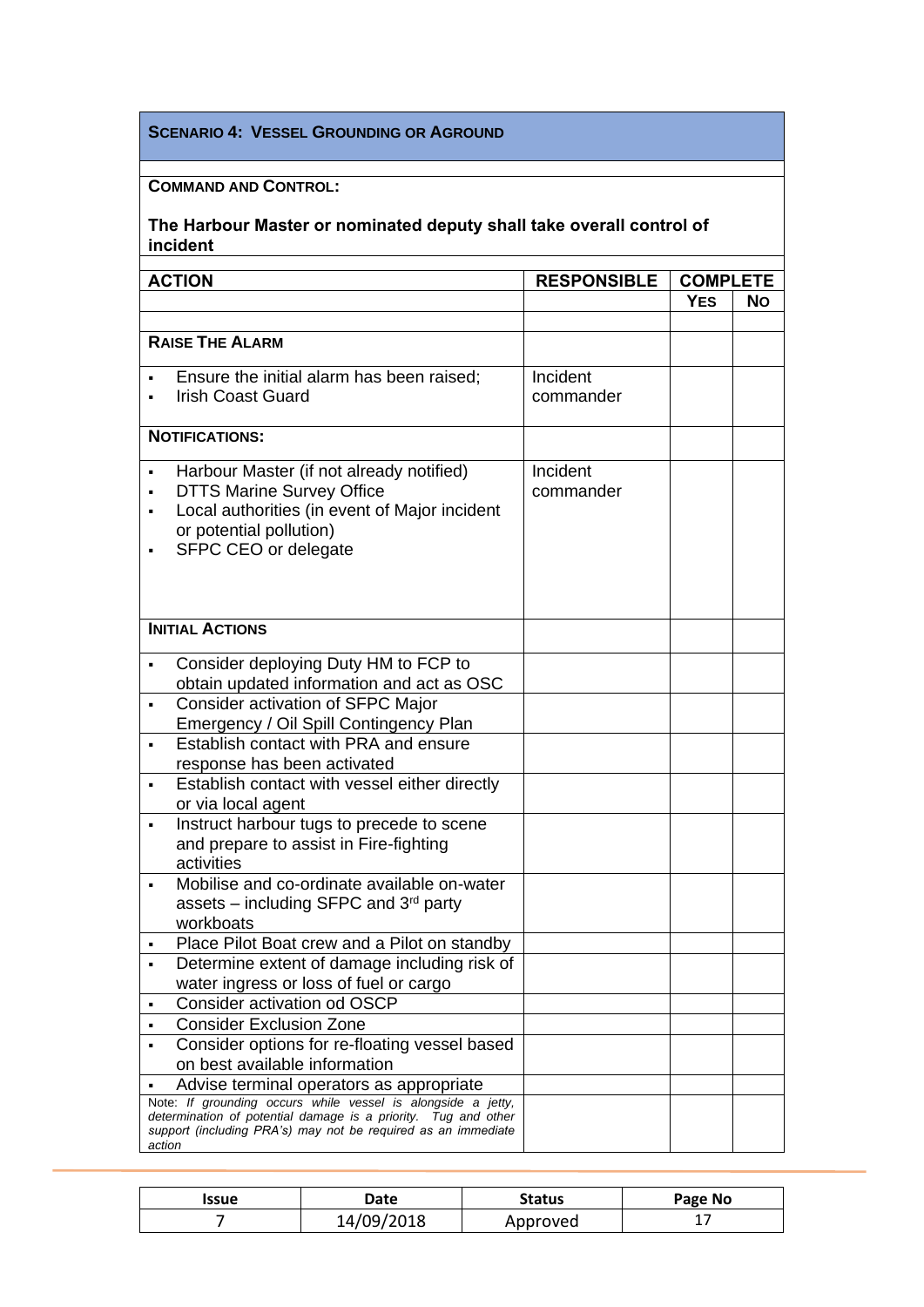#### **SCENARIO 5: AIRCRAFT DITCHING IN THE ESTUARY**

**COMMAND AND CONTROL:**

#### **The Harbour Master or nominated deputy may be required to form part of Unified Command along with Lead Response Agency – they will control SFPC personnel and assets and coordinate marine activities as directed.**

| <b>ACTION</b>                                                                               |                                                                                                                                                                                                  | <b>RESPONSIBLE</b>    | <b>COMPLETE</b> |     |
|---------------------------------------------------------------------------------------------|--------------------------------------------------------------------------------------------------------------------------------------------------------------------------------------------------|-----------------------|-----------------|-----|
|                                                                                             |                                                                                                                                                                                                  |                       | <b>YES</b>      | No. |
|                                                                                             |                                                                                                                                                                                                  |                       |                 |     |
| <b>RAISE THE ALARM</b>                                                                      |                                                                                                                                                                                                  |                       |                 |     |
| Ensure the initial alarm has been raised<br>It is most likely that SFPC will be notified of |                                                                                                                                                                                                  | Incident<br>commander |                 |     |
|                                                                                             | aircraft incident via other agencies. If initiating<br>emergency - notify;                                                                                                                       |                       |                 |     |
|                                                                                             | Local authority emergency services (Fire<br>and Rescue. HSE and An Garda Síochána<br>Shannon Airport Duty Manager                                                                                |                       |                 |     |
|                                                                                             | <b>NOTIFICATIONS:</b>                                                                                                                                                                            |                       |                 |     |
| ٠                                                                                           | Harbour Master (if not already notified)<br><b>Irish Coast Guard</b><br><b>DTTS Marine Survey Office</b><br>Adjacent terminal operators<br>Marine vessels within Estuary<br>SFPC CEO or delegate | Incident<br>commander |                 |     |
|                                                                                             | <b>INITIAL ACTIONS</b>                                                                                                                                                                           |                       |                 |     |
| ٠                                                                                           | Consider deploying Duty HM to scene to<br>obtain updated information                                                                                                                             |                       |                 |     |
| ٠                                                                                           | Consider activation of SFPC Major<br>Emergency / Installation Plan / OSCP                                                                                                                        |                       |                 |     |
|                                                                                             | Establish contact with PRA's to establish<br>nature of response.                                                                                                                                 |                       |                 |     |
| ٠                                                                                           | Instruct harbour tugs to precede to scene<br>and prepare to assist as directed by PRA                                                                                                            |                       |                 |     |
|                                                                                             | Mobilise and co-ordinate available on-water<br>assets – including SFPC and $3rd$ party<br>workboats                                                                                              |                       |                 |     |
|                                                                                             | Place Pilot Boat crew and a pilot on standby,<br>consider mobilising to scene                                                                                                                    |                       |                 |     |
| ٠                                                                                           | Advise terminal operators as appropriate                                                                                                                                                         |                       |                 |     |
| ٠                                                                                           | Be prepared to assist PRA's with casualty                                                                                                                                                        |                       |                 |     |
|                                                                                             | reception - prepare landing sites                                                                                                                                                                |                       |                 |     |
|                                                                                             | <b>Consider Exclusion Zone</b>                                                                                                                                                                   |                       |                 |     |
|                                                                                             | Provide SitReps as appropriate                                                                                                                                                                   |                       |                 |     |

| Issue | Date       | Status   | Page No |
|-------|------------|----------|---------|
|       | 14/09/2018 | Approved | ⊥໐      |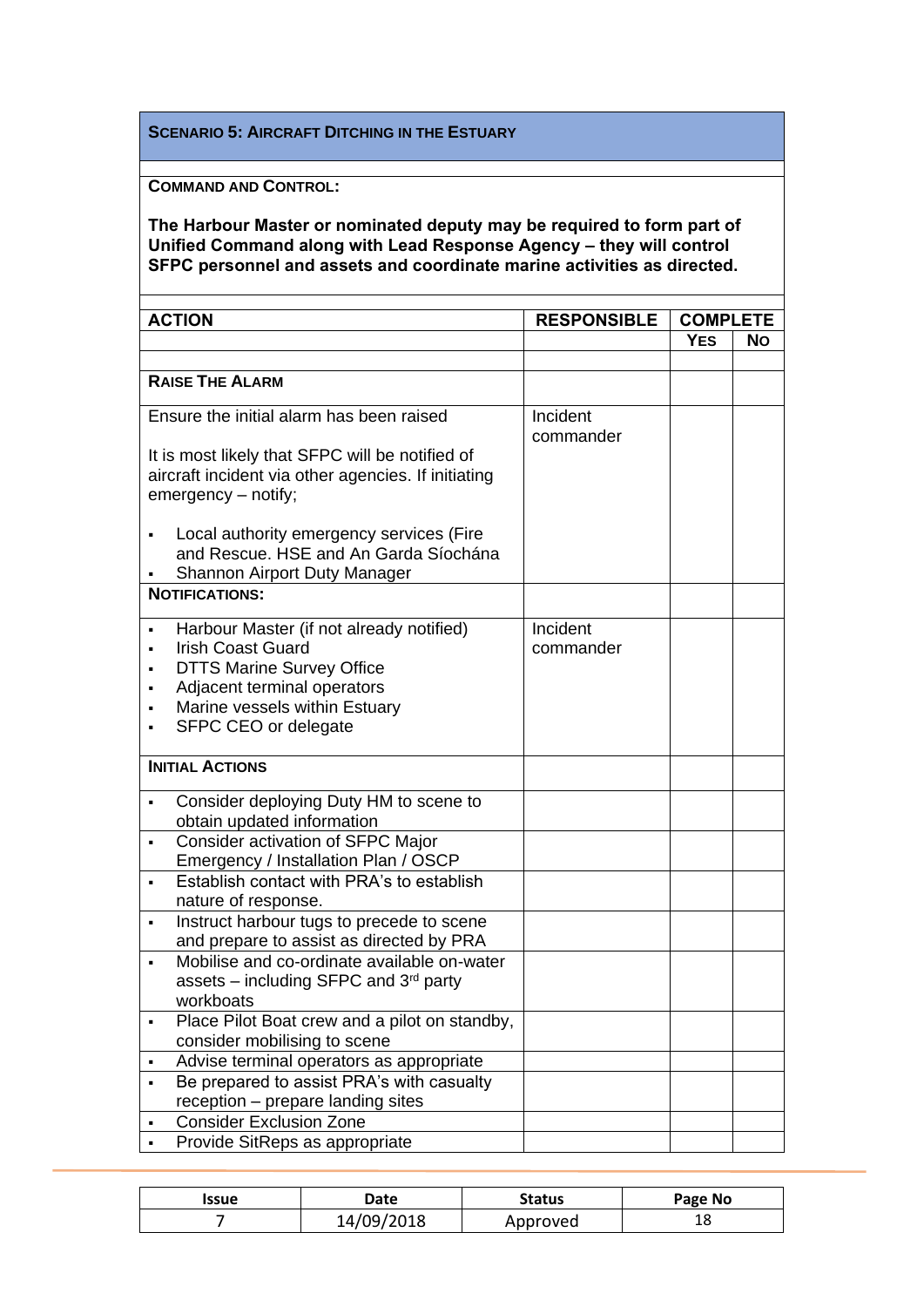#### **SCENARIO 6: EMERGENCIES INVOLVING DREDGING OPERATIONS**

## **COMMAND AND CONTROL:**

| <b>ACTION</b>          |                                                                                                                                                                                                                                                                                                                                                                         | <b>RESPONSIBLE</b>    | <b>COMPLETE</b> |           |
|------------------------|-------------------------------------------------------------------------------------------------------------------------------------------------------------------------------------------------------------------------------------------------------------------------------------------------------------------------------------------------------------------------|-----------------------|-----------------|-----------|
|                        |                                                                                                                                                                                                                                                                                                                                                                         |                       | <b>YES</b>      | <b>No</b> |
|                        |                                                                                                                                                                                                                                                                                                                                                                         |                       |                 |           |
| <b>RAISE THE ALARM</b> |                                                                                                                                                                                                                                                                                                                                                                         |                       |                 |           |
|                        | Ensure the initial alarm has been raised;<br>Site response team<br><b>Irish Coast Guard</b><br>Local authority emergency services<br>(depending on nature of incident).                                                                                                                                                                                                 | Incident<br>commander |                 |           |
|                        | <b>NOTIFICATIONS:</b>                                                                                                                                                                                                                                                                                                                                                   |                       |                 |           |
| ٠<br>٠                 | Harbour Master (if not already notified)<br><b>Irish Coast Guard</b><br><b>DTTS Marine Survey Office</b><br>Local authorities (in event of Major incident<br>or potential pollution)<br><b>Environmental Protection Agency</b><br>Inland fisheries Ireland (as appropriate)<br>Marine Institute (as appropriate)<br>Adjacent terminal operators<br>SFPC CEO or delegate | Incident<br>commander |                 |           |
|                        | <b>INITIAL ACTIONS</b>                                                                                                                                                                                                                                                                                                                                                  |                       |                 |           |
|                        | Establish contact with IrCG to confirm nature<br>and location of incident                                                                                                                                                                                                                                                                                               |                       |                 |           |
|                        | Consider activation of SFPC Major<br>Emergency / Installation Plan / OSCP                                                                                                                                                                                                                                                                                               |                       |                 |           |
| ٠                      | Consider deploying Duty HM to scene to<br>obtain updated information                                                                                                                                                                                                                                                                                                    |                       |                 |           |
| ٠                      | Establish contact with Dredger Master to<br>confirm actions currently being taken                                                                                                                                                                                                                                                                                       |                       |                 |           |
|                        | Ensure Pilot Boat crew and a pilot on<br>standby, consider mobilising to scene                                                                                                                                                                                                                                                                                          |                       |                 |           |
| ٠                      | Instruct harbour tugs to precede to scene<br>and prepare to assist                                                                                                                                                                                                                                                                                                      |                       |                 |           |
| ٠                      | Establish Exclusion Zone and stop other<br>marine traffic                                                                                                                                                                                                                                                                                                               |                       |                 |           |
| ٠                      | Consider activation of OSCP                                                                                                                                                                                                                                                                                                                                             |                       |                 |           |
|                        | <b>Consider Exclusion Zone</b>                                                                                                                                                                                                                                                                                                                                          |                       |                 |           |
| ٠                      | Maintain communications with EPA                                                                                                                                                                                                                                                                                                                                        |                       |                 |           |
| ٠                      | Provide SitReps as appropriate                                                                                                                                                                                                                                                                                                                                          |                       |                 |           |

| Issue | Date       | Status   | Page No |
|-------|------------|----------|---------|
|       | 14/09/2018 | Approved | ر د     |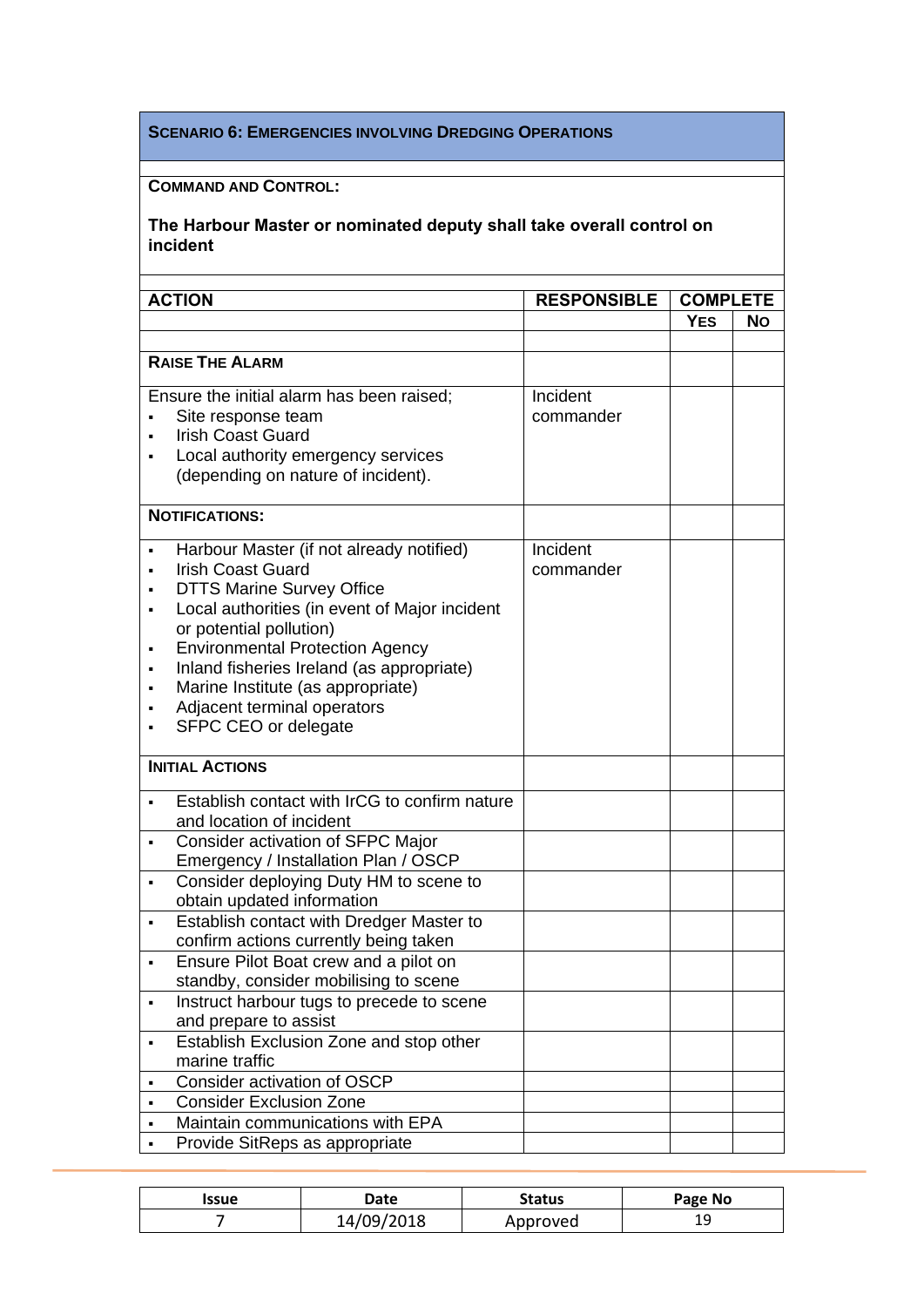#### **SCENARIO 7: SECURITY INCIDENT – 3 RD PARTY TERMINAL / AT ANCHORAGE**

#### **COMMAND AND CONTROL:**

The Harbour Master or nominated deputy shall take overall control on incident.

**Note** – All facilities on the Estuary are ISPS/EU Security Directive compliant. HM SFPC is PFSO for facilities at Foynes, Limerick and Shannon. HM SFPC is also PSO for the Estuary. Third Party terminals will respond in accordance with approved ISPS/EU Security Directive plans. Incidents at 3<sup>rd</sup> party terminals have the potential to escalate and create a domino effect at other facilities.

| <b>ACTION</b>                                                                                       | <b>RESPONSIBLE</b>    | <b>COMPLETE</b> |           |
|-----------------------------------------------------------------------------------------------------|-----------------------|-----------------|-----------|
|                                                                                                     |                       | <b>YES</b>      | <b>No</b> |
|                                                                                                     |                       |                 |           |
| <b>RAISE THE ALARM</b>                                                                              |                       |                 |           |
| Ensure the initial alarm has been raised;<br>An Garda Siochana (AGS)<br>DTTAS - MSO                 | Incident<br>commander |                 |           |
| <b>NOTIFICATIONS:</b>                                                                               |                       |                 |           |
| Harbour Master (if not already notified)<br><b>Irish Coast Guard</b>                                | Incident<br>commander |                 |           |
| Consider additional notifications based on GSA<br>guidance:                                         |                       |                 |           |
| Local authorities                                                                                   |                       |                 |           |
| Adjacent terminal operators                                                                         |                       |                 |           |
| Port users                                                                                          |                       |                 |           |
| SFPC CEO or delegate                                                                                |                       |                 |           |
| <b>INITIAL ACTIONS</b>                                                                              |                       |                 |           |
| Establish contact with AGS and agree<br>command and control                                         |                       |                 |           |
| Establish contact with vessel master and<br>agent to understand full details and current<br>status. |                       |                 |           |
| Consider activation of MEP/Installation Plan                                                        |                       |                 |           |
| Consider impact at SFPC and other facilities                                                        |                       |                 |           |
| For incidents on vessel at anchor place pilot<br>boat on standby                                    |                       |                 |           |
| Be prepared to provide AGS with on-water<br>assistance.                                             |                       |                 |           |
|                                                                                                     |                       |                 |           |
|                                                                                                     |                       |                 |           |
|                                                                                                     |                       |                 |           |
|                                                                                                     |                       |                 |           |

| Issue | Date       | <b>Status</b> | Page No |
|-------|------------|---------------|---------|
|       | 14/09/2018 | Approved      | ∠∪      |